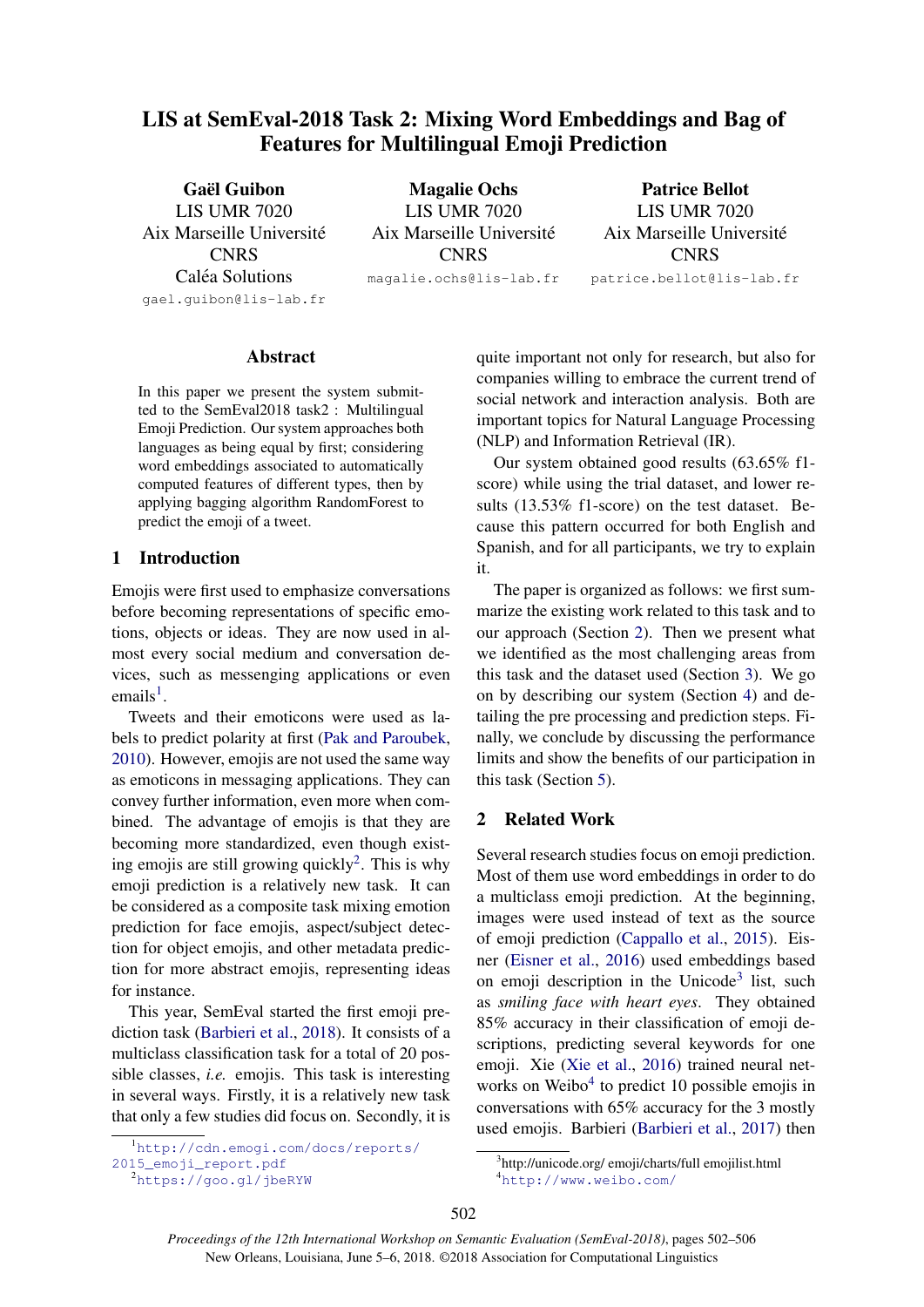predicted 20 emojis in millions of tweets using LSTM (Hochreiter and Schmidhuber, 1997) and obtained 65% f1-score for the 5 most used emojis. Felbo (Felbo et al., 2017) tackled emoji prediction by LSTM with 43.8% accuracy for the top 5 emojis, while using emoji vectors to help detect sarcasm. In our recent work we considered another approach with 84.48% weighted F1-score using multi-label emoji prediction of 169 sentiment related emojis in real private messages (Guibon et al., 2018).

## 3 Task Specific Difficulties

Be it in English or Spanish, the proposed task has specific difficulties. Each of these difficulties represents challenges and obstacles for the classifier to make a good prediction.

First, the dataset is made of 20 classes of different types and concepts. Some are related to pure emotions  $\blacktriangledown$ , facial expressions of emotions  $\blacktriangledown$ , or even classes representing objects  $\bullet$  or ideas  $\uparrow\uparrow$ . Those different classes may sometimes appear in a same context ( $\bullet \bullet$ ,  $\bullet$ , and  $\bullet$  for instance), even though the dataset was selected to only keep tweets with only one emoji.

Second, tweets are not private short messages. This means that some tweets are even difficult to understand for humans. This is the case for reaction tweets to a certain hashtag or social event. The appreciation of the event is totally dependent on the user's subjective point of view. Thus, it is also the case for the resulting emoji associated to the message. Other types of tweet-emoji associations, such as advertisements, are not even humanly predictable.

Third, the dataset is really unbalanced, which has become quite common in real applied classification. However, it still represents a challenge when associated to the two previous difficulties. Taken together, they make emoji prediction quite difficult, especially for tweets, which justifies even more the necessity for this task.

Two datasets<sup>5</sup> were used for emoji prediction in tweets: 500 000 tweets in training and 50 000 as trial and test for English, 100 000 tweets in training and 10 000 as trial and test for Spanish. Each dataset was made of tweets containing only one emoji between a set of 20 most frequent emojis from tweets containing only one emoji.

The emoji set only contains positive or neutral emojis, making a sentiment analysis approach less relevant, but we still kept using polarity scores in order to include the intensity of the polarity as a feature.

#### 4 System

#### 4.1 Preprocessing

Cleaning. To prepare the data we first cleaned tweets by removing trailing three dots, user mentions and urls. Then we used Spacy<sup>6</sup> to apply lemmatization and part-of-speech tagging (PoS).

Word Representation. For data representation, we compared different approaches for text vectorization. We first did a text representation using *FastText* (Bojanowski et al., 2016) but did not obtain an overall gain in the prediction in comparison to *Word2Vec* (Mikolov et al., 2013). We used Word2Vec in its Gensim<sup>7</sup> (Rehurek and Sojka, 2010) implementation with the following hyper parameters:

- Architecture: Continuous Bag-of-Words
- Batch size: 32
- Minimum count: 1
- Embedding size: 50 or 300
- Iterations: 100

The minimum count was set to 1 in order to better capture rare items from really small tweets, and the Continuous Bag of Words (CBOW) architecture was prefered after empirical tests to determine if it was useful to use it or not. The best text vectorization was obtained using live-trained embeddings, without using external pre-trained embeddings, even though we trained word embeddings and character embeddings on millions of tweets to obtain better representation, and also used existing pre-trained embeddings (Barbieri et al., 2016). This is certainly due to the overlap between the training and the trial set. Thus the local vectorization is more representative to find already known contexts. Varying the size of the embedding matrix E did not show major improvements for the following prediction, whether its dimension was  $d300$  or  $d50$ . Thus, we chose a dimension of d50 to train faster. Tweets are represented as the *mean* of each word embedding vectors, allowing

<sup>5</sup>https://github.com/fvancesco/ Semeval2018-Task2-Emoji-Detection

<sup>6</sup>https://spacy.io/

<sup>7</sup>https://radimrehurek.com/gensim/ about.html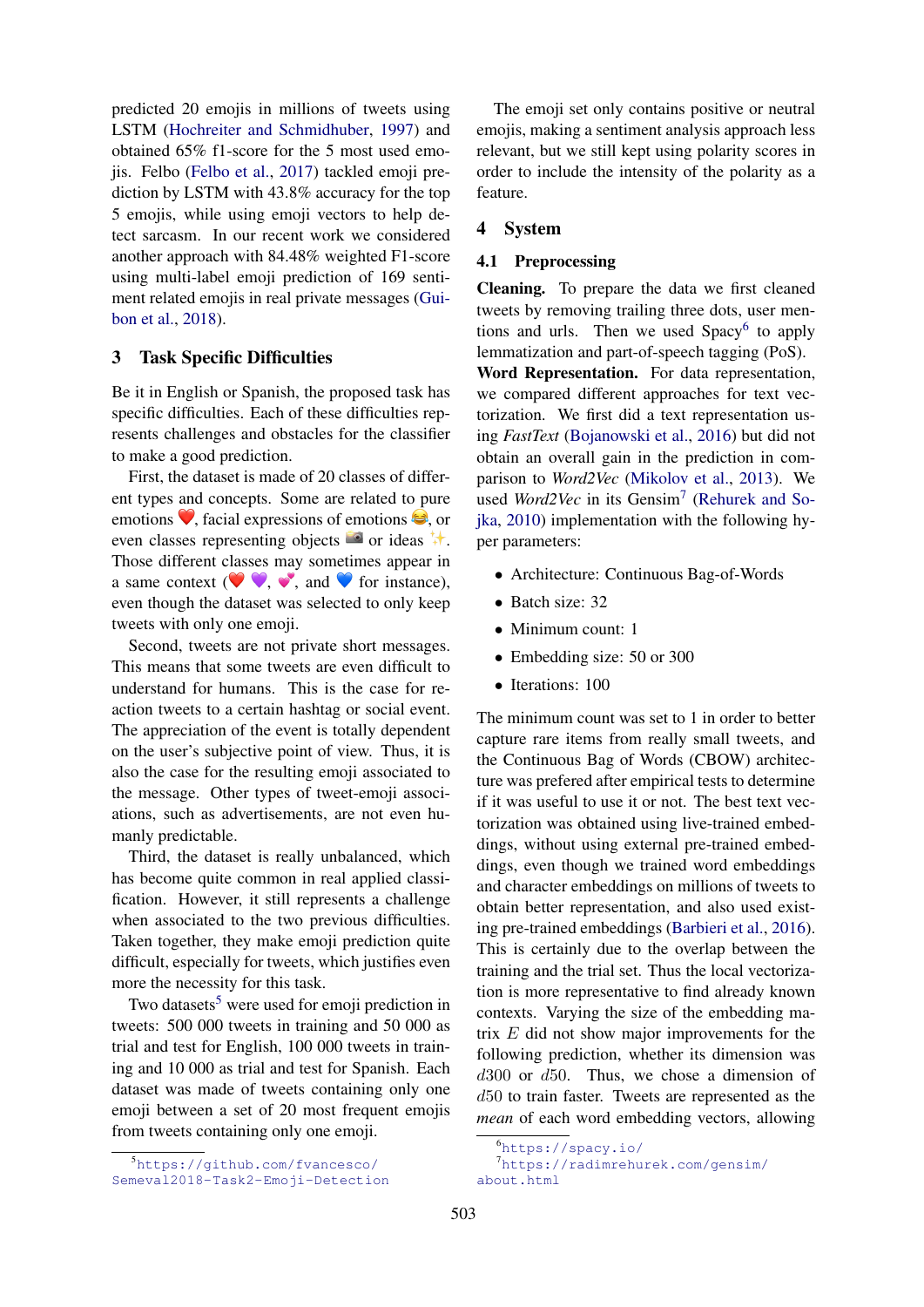the same size  $(d50)$  for each tweet final embedding vector.

Computed Features. In addition to the embedding vectors, we computed several features represented as a feature vector F: binary features for the presence of a question or an interrogation mark, and their repetitions, another boolean feature for the usage of Title Case. Numerical counts were also added: word count, character count, average token length, number of nouns, adjectives, adverbs, interjections and verbs. Polarity prediction was also added by using SentiStrength (Thelwall et al., 2010) positive and negative scores. The advantage being that we then have polarity intensity, so it could be useful even if all 20 emojis are neutral or positive.

Finally, this feature vector  $F$  of dimension  $d23$ was added to each embedding matrix E along the columns axis. The matrix is as follow: each row represents one tweet, and each column a feature. Each tweet information being represented by  $E + F$ . This means that before concatenation, a row (*i.e.* a tweet) has 50 columns, and after concatenation, it has 73 columns.

This pre-processing approach was used for all data separately, meaning that we based all our tests while training on the training set, and testing on the trial set. We used this approach for both English and Spanish.

## 4.2 Prediction

The system used was chosen after trying multiple approaches using the training set for train the model and the trial set to obtain macro F1-score. We explored multi-class RBF-SVM with gaussian distance function, LSTM network (3 LSTM layers with 64 unit cells, 0.5 dropout, then softmax layer) and decision tree based algorithms (XGBoost, decision tree, RandomForest). Decision tree based algorithms always gave us better results to take into account all classes during prediction. The number of systems were limited to 2, so we applied sightly different approaches.

In our system we used RandomForest with 700 estimators chosen empirically in order to predict emojis. To automatically find the best parameters we used a grid search with cross validation strategy for specific parameters visible in Table 1. The best parameters found were quite similar to the default one from the Scikit-Learn API except for the balanced subsample class weight. We also tried

setting the class weight manually to deal with unbalanced dataset. We gave more weight (5) to the 3 majority classes  $\vee$  and left the other classes to 1, without improving the results. The maximum depth for each tree was then set to None because we believe a bagging approach such as Random-Forest with a number of estimators higher than the targetted classes can compensate overfitting issues coming from a higher complexity of each estimator.

| <b>Max Depths</b>         | 20, 100, 200         |  |
|---------------------------|----------------------|--|
| <b>Min Samples Splits</b> | 2, 5                 |  |
| <b>Min Samples Leafs</b>  | 1.4                  |  |
| <b>Max Features</b>       | sqrt, log2, None     |  |
| <b>Criterions</b>         | 'gini', 'entropy'    |  |
| <b>Class Weights</b>      | None, 'balanced'     |  |
|                           | 'balanced subsample' |  |

Table 1: Grid search for RandomForest parameters.

The two submissions vary slightly, but are still the same system.

Version 1. On the one hand, data were scaled from 0 to 1 and we used a  $\log_2$  parameters and  $\chi^2$ feature selection to minimize the number of features. This is based on the assumption that useful data in the word embeddings should be scaled before being concatenated with the features vector, then only embeddings and useful computed features should be used.

Version 2. On the other hand, we did not scaled any data nor limited the number of features, as suggested by the grid search.

According to feature importance scores from the classifier (Table 2), the best computed features were the average token length, the character and word counts, and the number of uppercases. The other features have minor impact even though PoS tag counts follow the top five features.

| 1                | averageTokenLength (0.016) |
|------------------|----------------------------|
| 2                | charCount (0.015)          |
| 3                | wordCount 0.012)           |
| $\boldsymbol{4}$ | upperCharCount (0.011)     |
| 5                | nounCount (0.009)          |
|                  |                            |

Table 2: Top five computed features.

We first used only embeddings to predict, then predicted using concatenated embeddings and computed features vectors. The latter improved the overall prediction, which can also be seen by the feature importance scores.

We managed to obtain 63.65% macro f1-score on English, and 84.13% macro f1-score on Span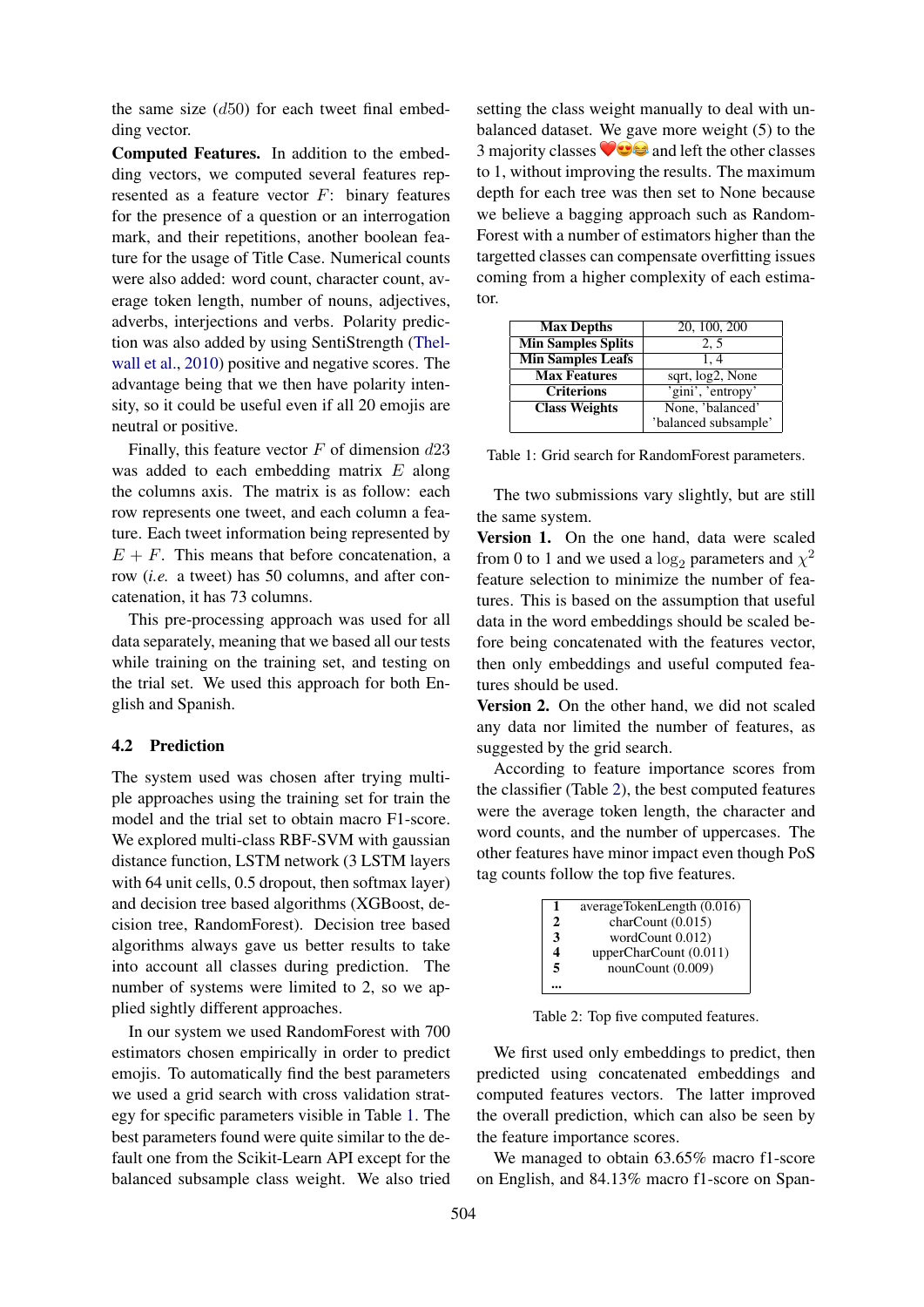ish while predicting on the official trial corpus. The English classification report is visible in Table 3. Also, the model obtained 61.92% accuracy on english and could be upgraded by sometimes choosing one of the best probabilities from each prediction according to the Mean Reciprocal Rank (MRR) score of 0.7126.

| Emo                  | $\overline{\mathbf{p}}$ | R    | $\overline{\mathrm{F1}}$ |
|----------------------|-------------------------|------|--------------------------|
|                      | 0.42                    | 0.92 | 0.58                     |
| $\bullet$            | 0.82                    | 0.51 | 0.63                     |
| S                    | 0.58                    | 0.76 | 0.66                     |
| V                    | 0.97                    | 0.44 | 0.60                     |
| Ò                    | 0.73                    | 0.62 | 0.67                     |
| $\bullet$            | 0.97                    | 0.44 | 0.61                     |
| $\bullet$            | 0.95                    | 0.45 | 0.61                     |
| ₩                    | 0.94                    | 0.46 | 0.62                     |
| Ũ                    | 0.96                    | 0.44 | 0.61                     |
| $\epsilon$           | 0.97                    | 0.43 | 0.60                     |
| $\overline{\bullet}$ | 0.70                    | 0.68 | 0.69                     |
| S                    | 0.86                    | 0.61 | 0.71                     |
| 豪                    | 0.76                    | 0.51 | 0.61                     |
| $\infty$             | 0.98                    | 0.42 | 0.59                     |
| $\bullet$            | 0.99                    | 0.48 | 0.64                     |
| ≝                    | 0.96                    | 0.48 | 0.64                     |
| ٥                    | 0.97                    | 0.46 | 0.63                     |
|                      | 0.87                    | 0.68 | 0.76                     |
|                      | 0.89                    | 0.51 | 0.65                     |
| $\Rightarrow$        | 0.99                    | 0.45 | 0.62                     |
| Avg.                 | 0.76                    | 0.62 | 0.62                     |

Table 3: Precision, Recall, F-measure for each emoji on the trial set.

However, our system obtained poor results once applied on the official test set, with only 13.528% macro f1-score on English, and 8.808% macro f1 score on Spanish.

Performance decrease in test set. An overall drastic performance decrease was shown while applying the model on the test set. We believe this is due to multiple factors. First, as we have no means to identify very difficult tweets for which even humans could not predict emoji (see Section 3), it is difficult to know to what extent the model generalized well. Of course, by comparing our approach results with other ones, we know that the model or the approach should be improved in order to better take into account all classes, as it is visible in the test set confusion matrix (Figure 1).

Another element explaining the major performance decrease is the presence of overlapping elements between the trial set and the training set



Figure 1: Confusion matrix from official test results.

that misleaded parameters tuning. Even though, we think a text representation enhancement is necessary, as this approach finally gave poor results.

# 5 Conclusion

In this paper we described the system we submitted to the SemEval-2018 Task 2 for Multilingual Emoji Prediction. The system presented uses text vectorization through word embeddings associated to a computed-features vector in order to represent each tweet by their polarity intensity and metrics. The classification is then done by using decision tree based algorithm for understanding, with bagging technique for better generalization to match the goal of macro F1-score metric. With this system we wanted to have a generic system for both languages without specific parameters for each language.

The system obtained good results on the trial set but the performances decreased drastically when applied to the test set. Even though this pattern was shown through all participants' systems, ours finally obtained poor results on the test set. We believe it is necessary to further process the data in order to identify recurrent difficult cases, such as really short and commons tweets. A more robust representation of each tweet is also required.

Finally, the python code used for this task is available on github $8$ .

<sup>8</sup>https://github.com/

gguibon/SemEval2018-Task2-

MultilingualEmojiPrediction